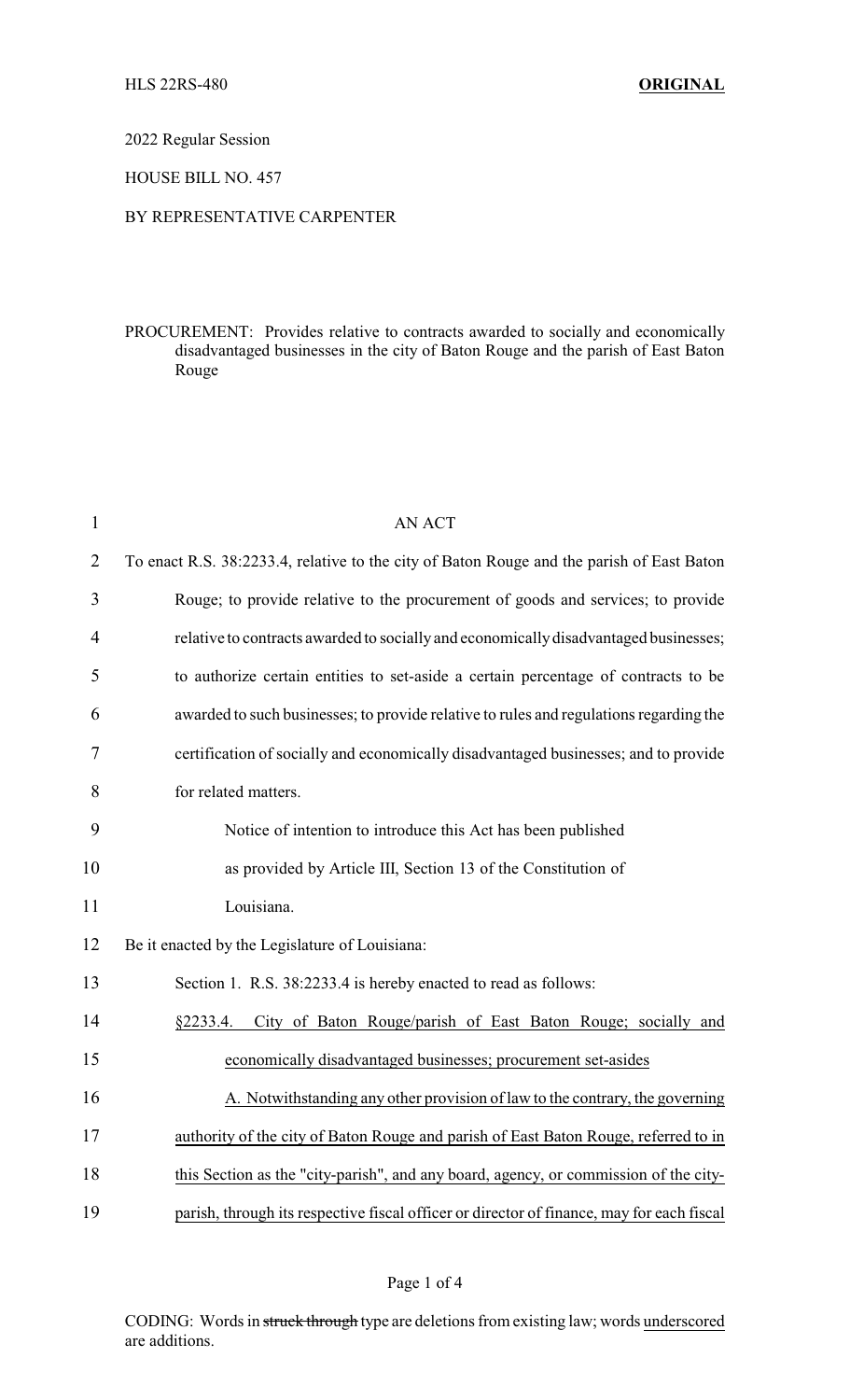| $\mathbf{1}$   | year designate and set aside for awarding to socially and economically disadvantaged   |
|----------------|----------------------------------------------------------------------------------------|
| $\overline{2}$ | businesses an amount not less than ten percent of the value of anticipated local       |
| 3              | procurement of goods and services, including construction or doing of any public       |
| $\overline{4}$ | work, including alteration or repair. However, should the governing authority of the   |
| 5              | city-parish or any board, agency, or commission of the city-parish choose to set aside |
| 6              | a greater amount, then nothing in this Section shall be construed to prohibit such     |
| $\overline{7}$ | set-aside levels above ten percent.                                                    |
| 8              | B. The procurement set-aside as provided by Subsection A of this Section               |
| 9              | may be divided into contract award units of economically feasible production runs      |
| 10             | in order to facilitate offers or bids from socially and economically disadvantaged     |
| 11             | businesses. In making the annual designation of procurement set-asides, an attempt     |
| 12             | may be made to vary the included procurements so that a variety of goods and           |
| 13             | services, including construction or doing of any public work, including alteration or  |
| 14             | repair produced by different socially and economically disadvantaged businesses        |
| 15             | may be set aside each year. The failure to set aside particular procurements shall not |
| 16             | be considered to prohibit or discourage socially and economically disadvantaged        |
| 17             | businesses from seeking the procurement award through the normal solicitation and      |
| 18             | bidding processes.                                                                     |

 C.(1)(a) The governing authority of the city-parish shall adopt rules and regulations to implement the provisions of this Section. Such rules and regulations shall include procedures regarding the certification of socially and economically disadvantaged businesses. The procedure for determination of eligibility may include self-certification by a business if the governing authority retains the ability to verify a self-certification.

# (b) No business shall be awarded a contract pursuant to the provisions of this Section unless it has met the certification requirements established by the governing authority of the city-parish.

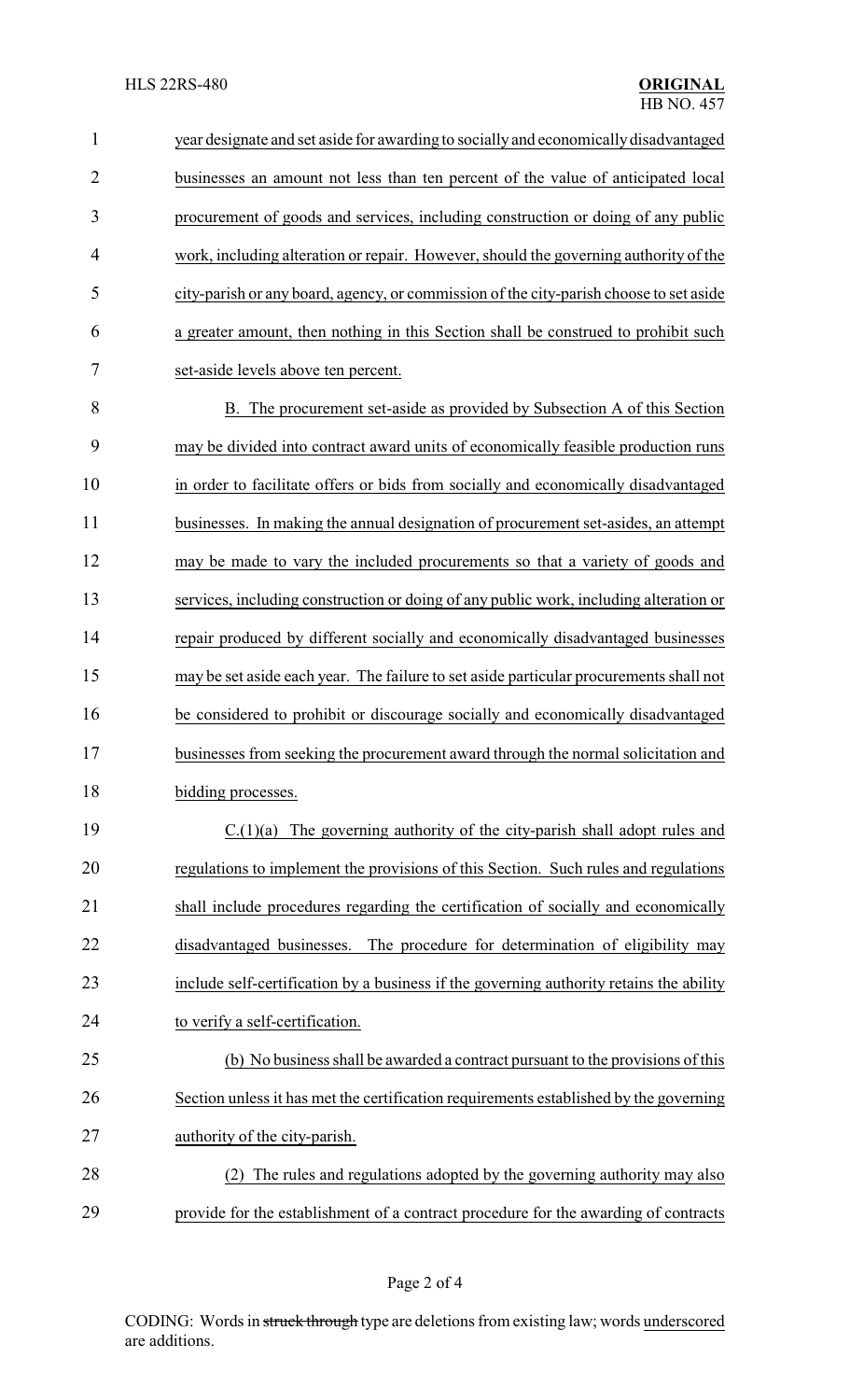| $\mathbf{1}$   | pursuant to this Section. The governing authority may adopt a requirement that the     |
|----------------|----------------------------------------------------------------------------------------|
| $\overline{2}$ | prime contractor award a certain percentage of the total dollar bid to socially and    |
| 3              | economically disadvantaged subcontractors. This requirement may be waived if the       |
| 4              | prime contractor, after a good faith effort, is unable to comply with the requirement. |
| 5              | D. If the governing authority of the city-parish, or any board, agency, or             |
| 6              | commission of the city-parish, is unable to award all of its procurement set-asides    |
| 7              | to socially and economically disadvantaged businesses, then the balance of the         |
| 8              | procurement set-asides shall be awarded to other businesses in accordance with         |
| 9              | existing solicitation, bid evaluations, and contract award provisions otherwise        |
| 10             | provided by law.                                                                       |
| 11             | E. All laws and rules pertaining to solicitations, bid evaluations, contract           |
| 12             | awards, and other procurement matters shall apply to procurements set-aside for        |
| 13             | socially and economically disadvantaged businesses as provided in this Section. If     |
| 14             | a conflict exists with the provisions of this Section, the provisions of this Section  |
| 15             | shall govern.                                                                          |
|                |                                                                                        |

### DIGEST

The digest printed below was prepared by House Legislative Services. It constitutes no part of the legislative instrument. The keyword, one-liner, abstract, and digest do not constitute part of the law or proof or indicia of legislative intent. [R.S. 1:13(B) and 24:177(E)]

### HB 457 Original 2022 Regular Session Carpenter

**Abstract:** Authorizes the governing authority of the city of Baton Rouge and the parish of East Baton Rouge to set-aside a certain percentage of contracts for goods and services, including construction, to be awarded to socially and economically disadvantaged businesses.

Present law generally authorizes every political subdivision in the state, through its respective fiscal officer or director of finance, to designate and set aside each fiscal year for awarding to minority businesses, an amount up to 10% of the value of anticipated local procurement of goods and services including construction. Provides that nothing in present law should be construed to prohibit the governing authority from setting aside an amount greater than 10%. Provides for eligibility and certification requirements.

Proposed law retains present law.

Present law provides an exception for the city of Shreveport and any board, agency, or commission of that city. Authorizes the entities to designate and set aside each fiscal year not less than 10% of the value of local procurement of goods and services including construction for awarding to economicallydisadvantaged businesses. Provides for eligibility and certification requirements.

### Page 3 of 4

CODING: Words in struck through type are deletions from existing law; words underscored are additions.